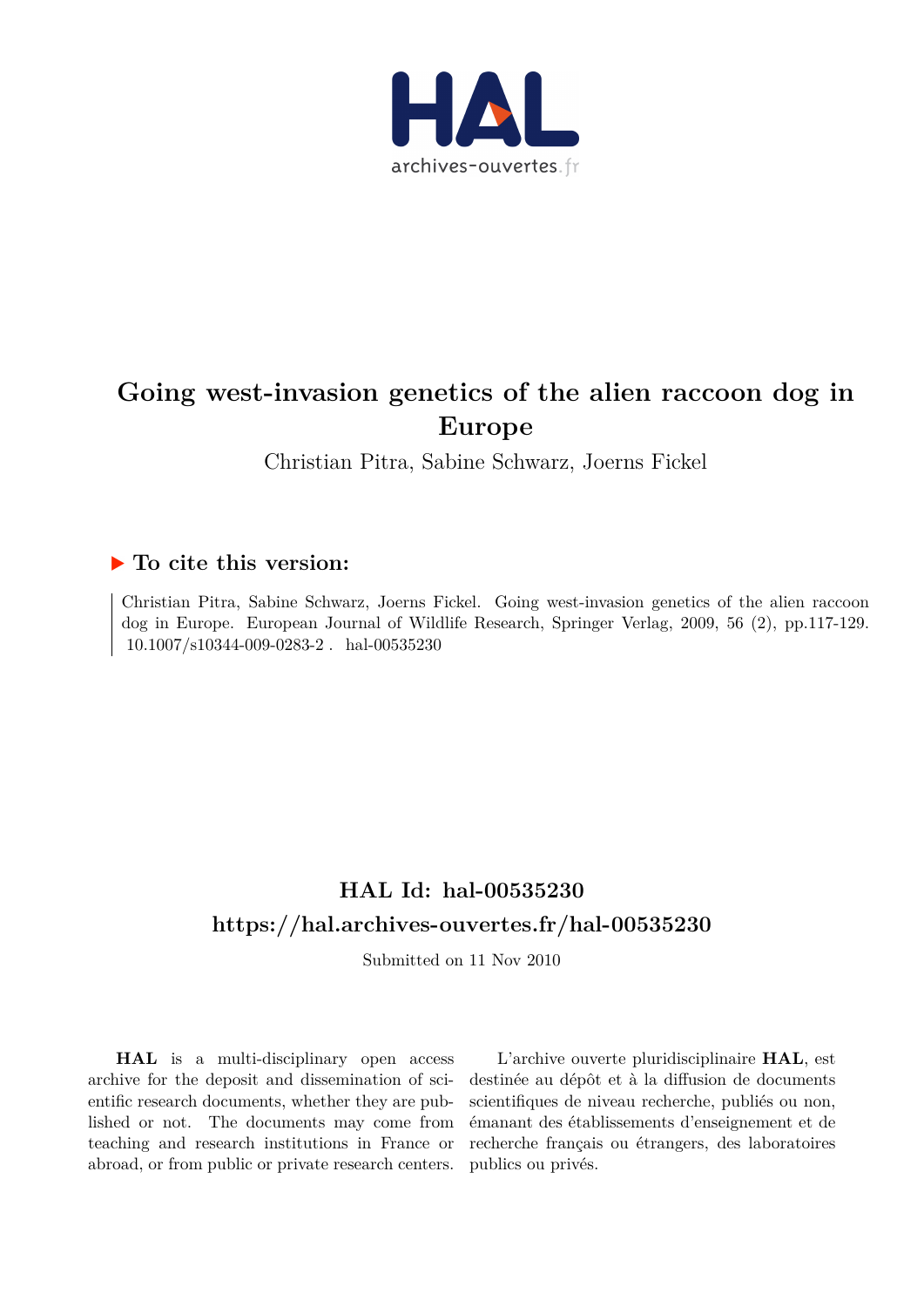#### ORIGINAL PAPER

### Going west*—*invasion genetics of the alien raccoon dog Nyctereutes procynoides in Europe

Christian Pitra · Sabine Schwarz · Joerns Fickel

Received: 9 April 2009 /Accepted: 18 May 2009 / Published online: 28 June 2009  $\oslash$  Springer-Verlag 2009

Abstract The raccoon dog, a medium-sized carnivore, has long been recognised as a prominent example of an invasive alien species in Europe with a wide distribution, significant ecological impact and remarkable dynamics of spread at both national and continental scales. We conducted a study of genetic diversity of 73 individuals collected at 20 sites across North and Central Europe to (1) identify major phylogenetic lineages and (2) elucidate spatial patterns of population genetic structure. Reconstructed phylogenies reveal two major clades differing on average by Tamura–Nei corrected distance of 3.4% for a 599-bp segment of the mitochondrial control region corresponding to a coalescence time of approximately 457,800 years ago (95% CI, 223,300–773,900). Many expectations based on introduction history, such as the presence of signatures of repeated founder effects and subsequently rapid population expansion, were not confirmed by our demographic analyses, probably due to an insufficient amount of time since translocations. Nevertheless, global  $F_{ST}$ =13.9% and landscape approaches provided evidence for weak population genetic structure that followed a pattern of isolation by distance. Finally, we found no congruence between previously reported morphological

Communicated by W. Lutz

C. Pitra (*\**) *:* J. Fickel Department of Evolutionary Genetics, Leibniz Institute for Zoo and Wildlife Research, PF 601103, 10252 Berlin, Germany e-mail: pitra-hage@gmx.de

S. Schwarz

Society for the Protection of Great Bustard e.V. (Germany), Buckower Dorfstrasse 34, 14715 Nennhausen, Germany

differentiation and the sorting of mtDNA variation. We therefore conclude that an exceptional combination of factors including multiple translocations, secondary contact and admixture of divergent matrilineages, as well as natural processes of colonisation associated with a wide ecological tolerance, promoted the successful spread of the raccoon dog into Europe.

Keywords Nyctereutes · Invasion · Mitochondrial DNA · Control region . Population genetics . Europe

#### Introduction

Invasive alien species are often a significant threat to ecosystems worldwide and as such attract increasing attention (Clavero and Garcia-Berthou [2005](#page-11-0)). Species that have been proven to be successful invaders over a large geographical area have received most of the attention (Weber [2003](#page-13-0)). In Europe, Nyctereutes procynoides has long been recognised as a prominent example of an invasive alien with a wide distribution, significant ecological impact and remarkable dynamics of spread at both national and continental scales (Nowak [1973;](#page-12-0) Kauhala [1996\)](#page-12-0).

The raccoon dog lineage diverged from the other canids probably as early as seven to ten million years ago (Wayne [1993](#page-13-0)). The evolutionary history of this lineage is filled with successive radiations repeatedly occupying a broad spectrum of niches, ranging from large pursuit predators to small omnivores or even frugivores. During the Pliocene, the genus was spread all over Eurasia with three species in Europe (Nyctereutes donnezani, Nyctereutes tingi and Nyctereutes megamastoides) and two in Asia (N. tingi and Nyctereutes sinensis; Dermitzakis et al. [2004\)](#page-11-0). Nyctereutes became extinct in Europe already before the beginning of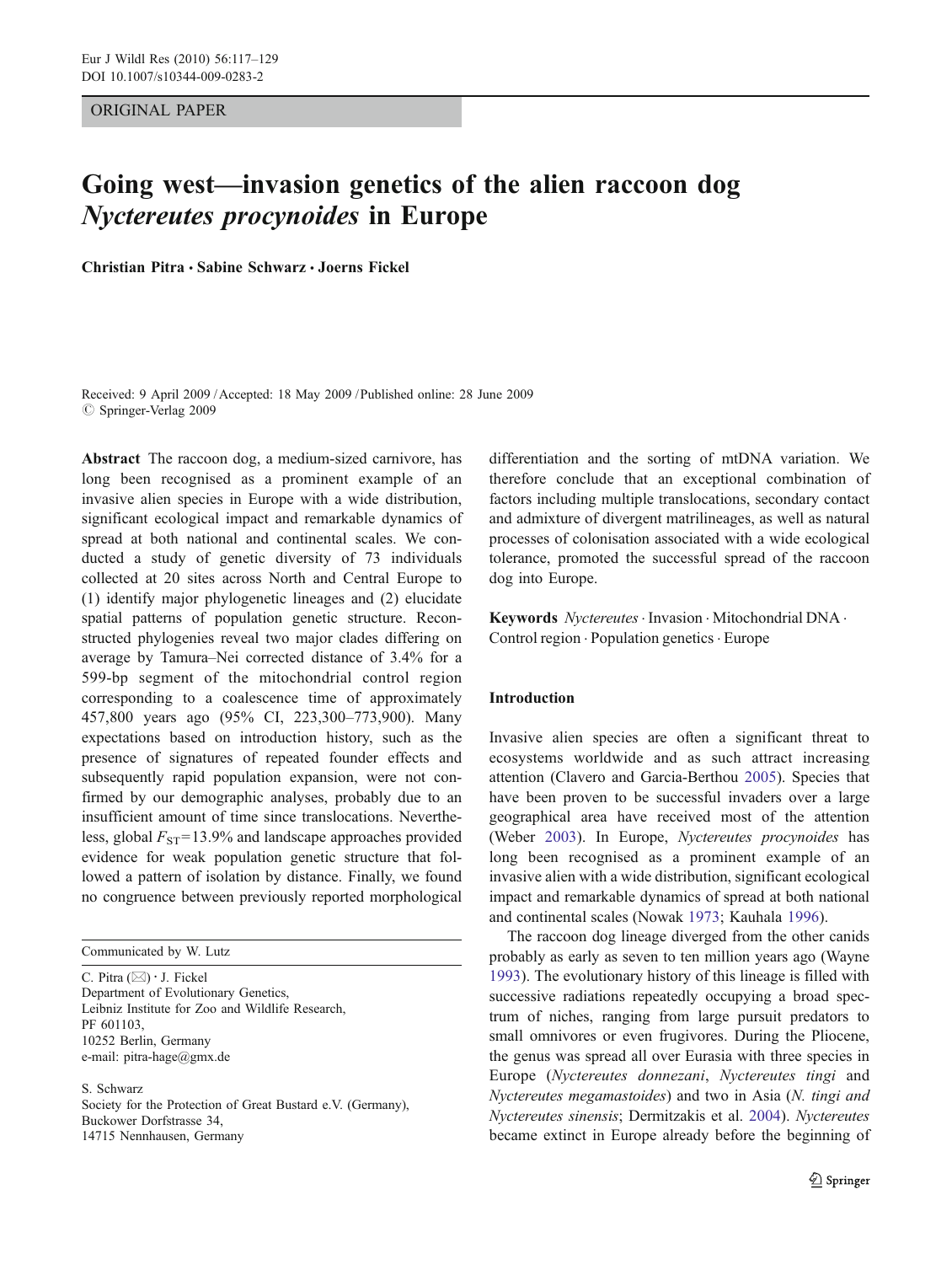the Pleistocene, whilst in Asia, they persisted until the present day with the living species N. procyonoides. This species is believed to originate from N. sinensis (Tedford and Qiu [1991\)](#page-12-0). Nowadays, N. procyonoides is a native of East Siberia, East Mongolia, China, North Vietnam, Korea and Japan (Ward and Wurster-Hill [1990](#page-13-0); Nowak [1993](#page-12-0)). Our understanding of raccoon dog systematics has long been limited by inadequacy of historical type material and an overestimation of the impact of geography on taxonomy. Consequently, the validity of the currently recognised five to six subspecies is debated in the scientific community (Sheldon [1992](#page-12-0); Ward et al. [1987\)](#page-13-0).

From 1929 to 1955, approximately 9,100 raccoon dogs were introduced as fur game species into several locations of the former Soviet Union (i.e. West Russia, the Ukraine, Siberia, Kazakhstan, Kyrgyzstan and the Caucasus region) (Lavrov [1971](#page-12-0)). Although the precise origin of the primary introduced animals is quite unknown, they most likely descended from populations of the subspecies Nyctereutes procyonoides ussuriensis in the Amur-Ussuri region of Far East Russia (Morozov [1953;](#page-12-0) Ralli and Kritskaya [1953](#page-12-0)). From primary introduction sites in northwest (NW) Russia and the Ukraine as well as by escaping from fur farms, raccoon dogs soon began to colonise neighbouring countries to the north and west. In the period from 1935 to 1984, raccoon dog has expanded its range at an average annual rate of 40 km and colonised 1.4 million square kilometres of Europe (Nowak [1984](#page-12-0); Helle and Kauhala [1991\)](#page-11-0). They first invaded Finland in 1935, reached Sweden in 1945–1946, then Romania in 1952, Poland in 1955, Slovakia in 1959, Germany and Hungary in 1961–1962 and Norway in 1983 (Nowak and Pielowski [1964](#page-12-0); Kauhala [1996](#page-12-0)). N. procyonoides is now abundant and common throughout Finland, Poland, Belarus, Latvia, Lithuania, Estonia, the Ukraine, western Russia and Germany. It occurs also in the Czech Republic, Slovakia, Hungary, Bulgaria, Moldova and Romania. It is sporadically seen in Sweden, Austria, Bosnia, France, The Netherlands, Denmark, Norway, Slovenia and Switzerland (Mitchell-Jones et al. [1999](#page-12-0); Kauhala and Saeki [2004](#page-12-0)). Recently, the raccoon dog has reached Macedonia and Italy (Cirovic [2006;](#page-11-0) Lapini [2006\)](#page-12-0). It can be deduced from its range expansion history that the raccoon dog will continue its expansion in Europe and will increase in numbers in some areas where populations have been established (Sutor [2008\)](#page-12-0). Moreover, the invading raccoon dogs may benefit from the warming of climate because long winters appear to limit their distribution, as shown in Finland (Helle and Kauhala [1991](#page-11-0)).

Despite substantial efforts to understand the ecology, history and impacts of raccoon dog invasions, there has been no comprehensive examination of the genetic patterns associated with its well-documented range extension. Understanding the broader aspects of the species' evolu-

tionary and invasion history has been hindered by a lack of comprehensive sampling and appropriately informative genetic markers.

In the present study, we used sequence data of the mtDNA control region to evaluate (1) the extent and distribution of genetic variation within and among introduced populations and (2) the potential genetic consequences of its large range and recent history of range and population expansion. We specifically aimed to infer the phylogenetic patterns of the introduced raccoon dogs in order to determine the effect of multiple native-range sources for within-population genetic variation in introduced populations. Given the complex history of anthropogenically influenced range expansion that began in the first half of the twentieth century with the establishment of the first known non-native population in NW Russia, we searched for any traces of isolation by distance patterns of natural dispersal during the colonisation process of this species. Finally, we relate the results of the molecular analyses to previously documented morphological changes among non-native raccoon dog populations and discuss how different genetic markers can complicate the search for general patterns across invasion events.

#### Materials and methods

#### Sampling

Raccoon dogs are elusive small carnivores that remain extremely difficult to obtain samples from due to their dominantly nocturnal way of life (Nowak [1993\)](#page-12-0). A total of 73 raccoon dog individuals were sampled from 20 localities across their invading range in Europe, including Finland and Germany (Fig. [1](#page-3-0) and Table [1](#page-4-0)). Despite all efforts, our sample collection is not exhaustive due to difficulties in obtaining samples from some parts of Europe (e.g. Poland and Ukraine). We therefore had to take a conservative approach to the grouping and interpretation of our data. Raccoon dogs in Europe live in mixed agricultural landscapes (Drygala et al. [2008](#page-11-0)), but inhabit also areas of forested streams or river valleys and areas surrounding lakes where thick underbrush, marshes or reed beds provide dense cover (Ward and Wurster-Hill [1990](#page-13-0); Nowak [1993\)](#page-12-0). This has enabled us to group our samples into three of the major European drainage areas: the Lake Päijänne in Finland and the Oder and Elbe river basins in Germany. Populations and sites from which less than five individuals had been sampled were excluded to increase robustness of the analysis. Sample tissues were obtained from skin, ear, liver and spleen and preserved in 100% ethanol as soon as possible after collection. A list of accession numbers of all specimens used in this study is available from the senior author.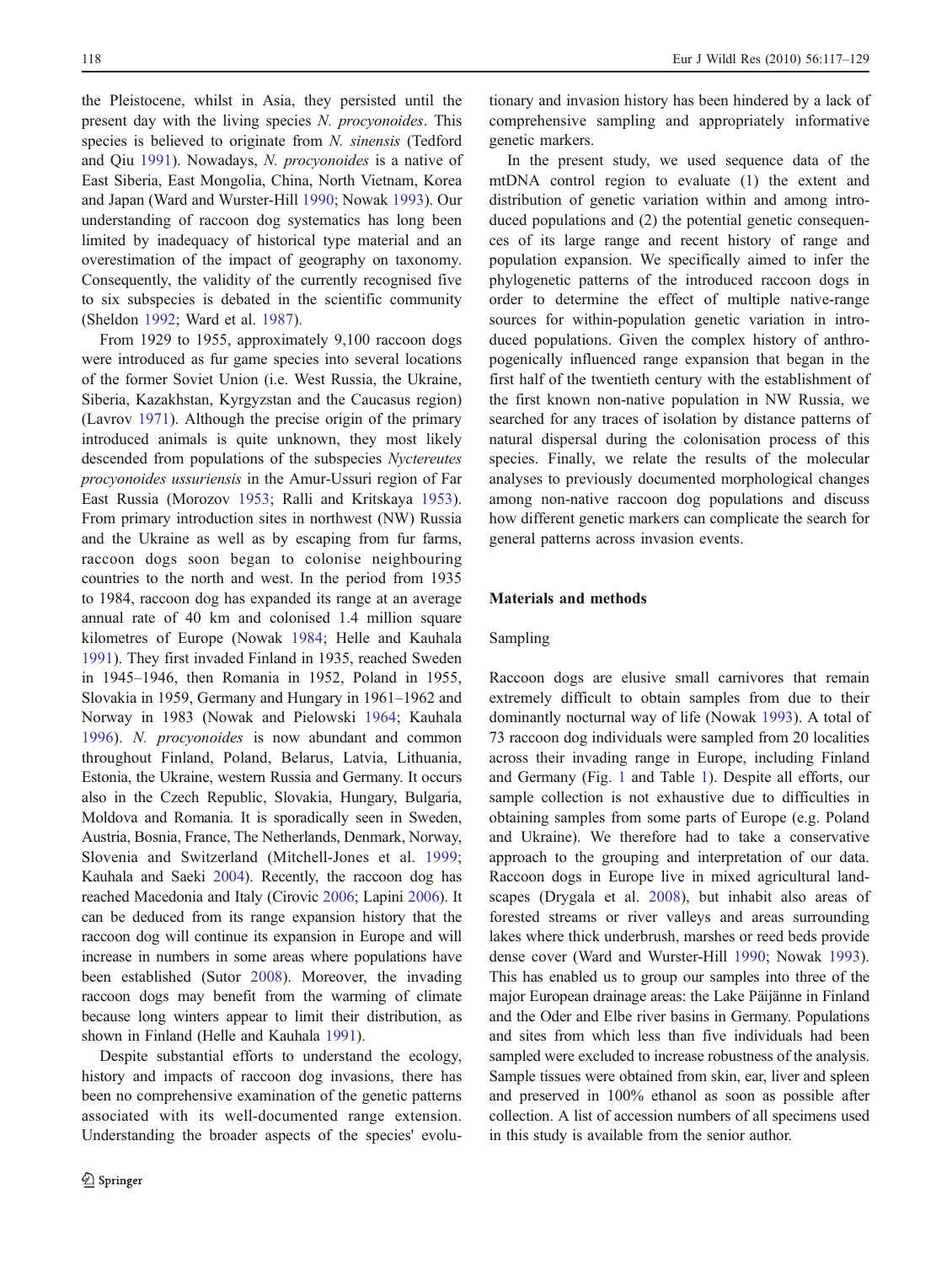<span id="page-3-0"></span>

Fig. 1 Map of sampling localities for the invading raccoon dog N. procyonoides in Europe (inset). Only the sampling sites of the drainage area of the Lake Päijänne in Finland (black circles), the

Oder river basin (black triangles) and the Elbe river basin (black squares) in Germany are shown for the sake of clarity. See Table [1](#page-4-0) for detailed information on sampling locations

#### DNA isolation and sequencing

Total genomic DNA was extracted from all specimens using a DNeasy tissue extraction kit (QIAGEN) following the manufacturer's protocol. A 599-bp region of the hypervariable segment I of the control region of the mtDNA (positions 15457-16010; GenBank accession no. DQ480508; Bjornerfeldt et al. [2006\)](#page-11-0) was amplified in 73 N. procynoides individuals. Samples were amplified using primers ProL (Palumbi et al. [1991](#page-12-0)) and MaH-CTR660R (5′-tgtgtaaaagttcttatgtcc-3′). Amplifications were performed in 1× AmpliTaq buffer (Applied Biosystems), 2 mM MgCl<sub>2</sub>, 0.2 mM dNTP each,  $0.4\mu$ M each primer, 0.2 U AmpliTaq polymerase and 10–50 ng DNA. Amplification conditions were an initial denaturation at 94°C for 5 min, followed by 30 cycles of 94 $\degree$ C for 30 s, 50 $\degree$ C for 30 s, 72 $\degree$ C for 45 s, with a final extension of 10 min at 72°C. Sequencing was performed using the ABI Prism*™* Big Dye Terminator Cycle sequencing kit (Applied Biosystems) according to the manufacturer's instructions. Products were sequenced on an ABI 3130xl automated DNA sequencer. SeqEd (version 1.0.3, Applied Biosystems) was used to edit chromatogram files to determine bidirectional consensus sequences and to manually align sequences across samples.

Sequences were verified as Nyctereutes mtDNA using the GenBank *blastn* search algorithm (Altschul et al. [1990](#page-11-0))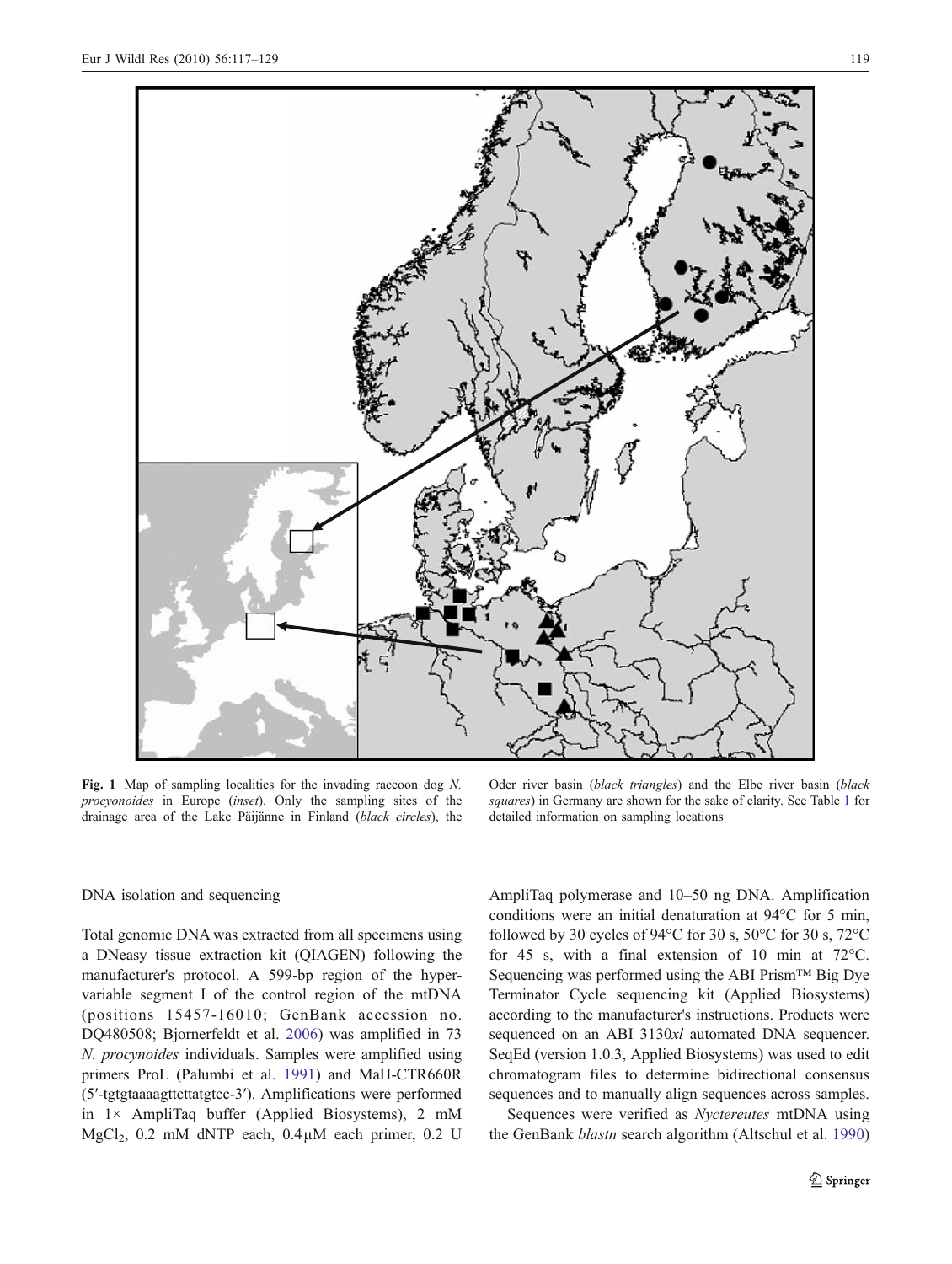<span id="page-4-0"></span>Table 1 Variable sites for the control region (mtDNA) surveyed in raccoon dogs (total length 599 bp) and distribution of clades I and II haplotypes by main regions. A summary of statistic parameters and tests of population growth are shown. Positions correspond to positions of the grey wolf (Canis lupus) mtDNA genome (GenBank DQ480508). The "-" represents a gap and "." matches the nucleotide in the first sequence.  $n.p$ . no analysis performed

|       | Haplotype      | Accession<br>number | 65012656482293118362<br>59333344555714499024   | Population |             |            |                |                  |              |
|-------|----------------|---------------------|------------------------------------------------|------------|-------------|------------|----------------|------------------|--------------|
| Clade |                |                     | 55666666667788999000<br>5555555555555555666    | Finland    | Oder        | Elbe       | Weser          | Danube           | Rhine        |
|       | $H_1$          | FJ888513            | ATATCGGACTTCTTGTTGAG                           | $\Omega$   | 20          | 5          | $\theta$       |                  |              |
| I     | H <sub>2</sub> | FJ888514            | . C TC                                         | 4          | 5           | 3          |                |                  | $\theta$     |
|       | H <sub>3</sub> | FJ888515            |                                                |            | 4           |            | 0              | 2                | $\theta$     |
|       | H 4            | FJ888516            | . - A                                          | 2          | 5           | 0          |                | $\theta$         | $\theta$     |
|       | $H_5$          | FJ888517            | $\ldots$ C. $\ldots$ TC. $\ldots$ - $\ldots$ . | 6          | $\Omega$    | 0          | 0              | $\Omega$         | $\theta$     |
|       | H 6            | FJ888518            | $\ldots$ C $\ldots$ TC - $\ldots$ A            |            | $\Omega$    | 0          | 0              | $\Omega$         | $\Omega$     |
|       | H 7            | FJ888519            | . C T                                          |            |             |            | 0              | $\boldsymbol{0}$ | 0            |
| П     | H 8            | FJ888520            | GCG.TAAGCACA-AC.GA                             |            |             | 2          | 0              | $\overline{0}$   | $\mathbf{0}$ |
|       | H 9            | FJ888521            | GCG. TAAG CACA.AC.GA                           | 3          |             | 0          | 0              | $\bf{0}$         | 0            |
|       |                |                     | No. individuals                                | 18         | 37          | 11         | $\overline{c}$ | $\overline{4}$   | 1            |
|       |                |                     | Gene diversity                                 | $0.837\pm$ | $0.676\pm$  | $0.746\pm$ | n.p            | n.p              | n.p          |
|       |                |                     |                                                | 0.057      | 0.073       | 0.098      |                |                  |              |
|       |                |                     | Nucleotide diversity                           | $0.013\pm$ | $0.005\pm$  | $0.011\pm$ | n.p            | n.p              | n.p          |
|       |                |                     |                                                | 0.007      | 0.003       | 0.006      |                |                  |              |
|       |                |                     | Mean number of pairwise                        | $7.774\pm$ | $3.000 \pm$ | $6.655\pm$ | n.p            | n.p              | n.p          |
|       |                |                     | differences                                    | 3.800      | 1.593       | 3.403      |                |                  |              |
|       |                |                     | Tajima's D statistic                           | 0.666      | $-1.137$    | 0.117      | n.p            | n.p              | n.p          |
|       |                |                     |                                                | P > 0.10   | P > 0.10    | P > 0.10   |                |                  |              |
|       |                |                     | Fu's Fs statistic                              | 3.436      | 1.260       | 4.395      | n.p            | n.p              | n.p          |
|       |                |                     | R <sub>2</sub> statistic                       | 0.170      | 0.080       | 0.175      | n.p            | n.p              | n.p          |

to confirm the absence of nuclear copies (e.g. pseudogenes) or other unintended sequence types. All unique sequences were deposited with GenBank (accession nos: FJ888513–FJ888521).

#### Analysis of mitochondrial DNA sequence data

We used DNASP (v.4.20.2; Rozas et al. [2003](#page-12-0)) to calculate the number of polymorphic sites, the average number of pairwise differences, haplotype diversity  $(h)$  and nucleotide diversity  $(\pi)$  as well as to compare the demographic history of populations and haplogroups using a variety of estimators based on the coalescence theory. First, signatures of old demographic population expansion were investigated for mtDNA using pairwise mismatch distributions (Harpending [1994](#page-11-0)). The goodness-of-fit of the observed data to a simulated model of expansion was tested with the raggedness (r) index (Rogers and Harpending [1992\)](#page-12-0), which gives higher values for stable populations and lower values for expanding populations. Ramos-Onsins and Rozas [\(2002](#page-12-0)), Tajima and Tajima [\(1989](#page-12-0)), Fu's [\(1997](#page-11-0))  $F<sub>S</sub>$  tests of selective neutrality as well as Fu and Li's [\(1993\)](#page-11-0)  $D^*$  and  $F^*$  test statistics were likewise performed using DNASP. The

software ARLEQUIN (v.3.0; Excoffier et al. [2005\)](#page-11-0) was used to calculate pairwise  $F_{ST}$  measures between sites and to compare genetic differentiation among geographical regions using analysis of molecular variance (AMOVA; Excoffier et al. [1992](#page-11-0)). Additionally, we used the ALLELES IN SPACE (AIS) program package (Miller [2005](#page-12-0)) to perform several analyses based on the georeferenced individuals (haplotypes). The landscape approach in AIS does not require prior assumptions of population boundaries. To test for isolation by distance (IBD), Mantel tests (Mantel [1967](#page-12-0)) were performed to estimate the correlation between genetic and geographical distances of observations across the landscape. To determine the probability of observing a correlation coefficient greater than or equal to that computed from original data, a set of 5,000 replicates was generated. AIS was also used to infer the presence and extent of genetic structure using spatial autocorrelation analysis (Sokal and Oden [1978](#page-12-0)). AIS performs a slightly unconventional form of a generalised spatial autocorrelation analysis calculating the simple Ay statistic. Ay can be interpreted as the average genetic distance between pairs of individuals that fall within distance classes. P values for each distance class are obtained via a randomisation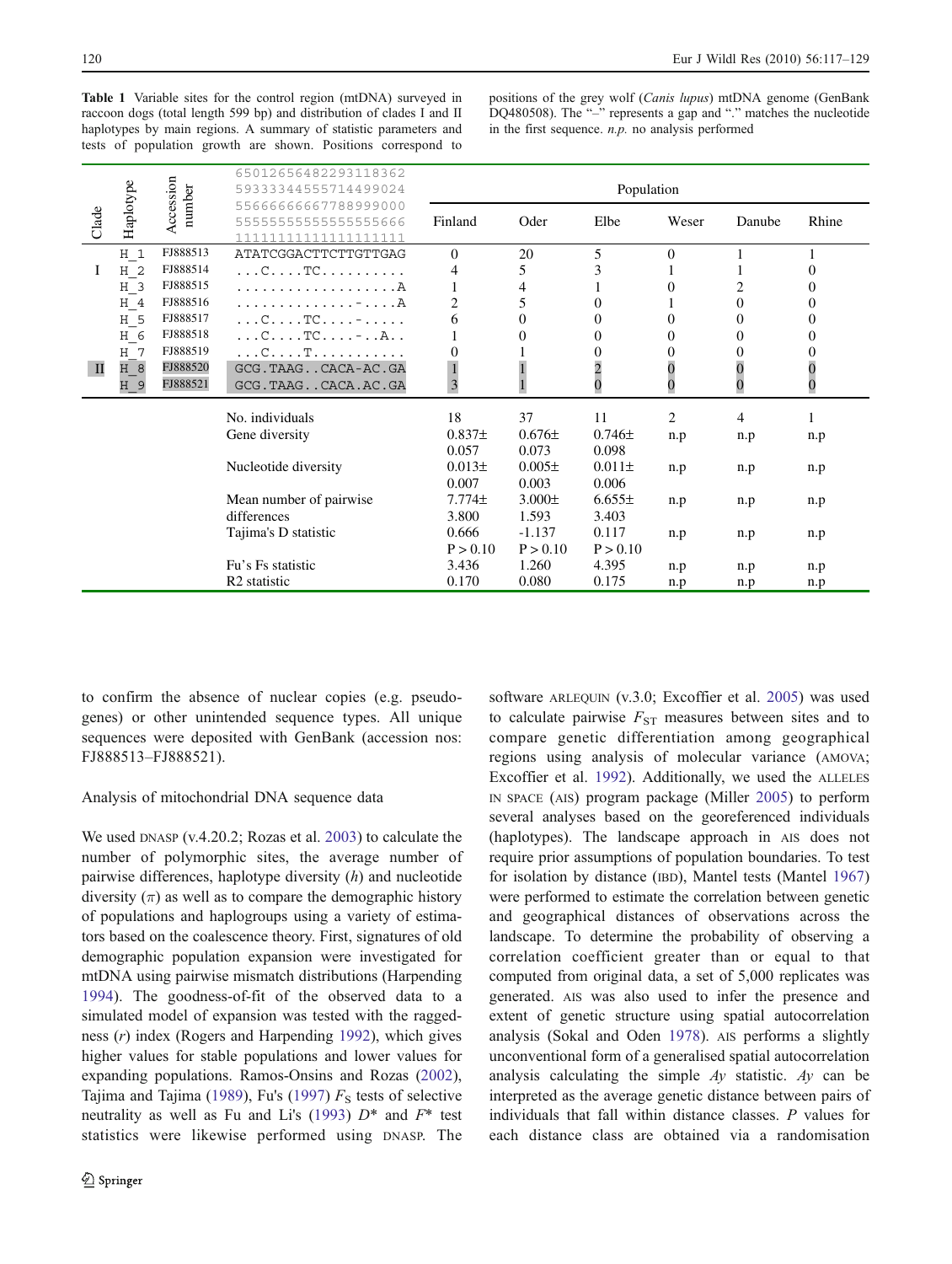procedure consisting of 3,000 replicates to identify distance classes where average genetic distances were significantly larger or smaller than random expectations.

Phylogenetic relationships among mtDNA sequences were assessed using maximum likelihood (ML), maximum parsimony (MP), and neighbour joining (NJ) approaches implemented in PAUP\* (v.4.0b10; Swofford [2001\)](#page-12-0). Gaps (insertions/deletions) were coded as a fifth base in all analyses. MODELTEST (v.3.7; Posada and Crandall [1998\)](#page-12-0) was used to determine the appropriate model parameters for ML analysis. ML bootstrap values were determined with 100 replicates (Felsenstein [1985\)](#page-11-0) using the same settings as for the heuristic search. MP analyses used the heuristic search option with tree-bisection-reconnection branch swapping and random additions of taxa, collapsing zero-length branches and equal weighting of all characters. NJ analysis was performed using a heterogeneous model of evolution that allowed for different parameters for each data partition. MP and NJ tree topologies reliability was assessed by 1,000 bootstraps.

Estimates of divergence time and their 95% confidence intervals  $(Cl_{95})$  were then obtained by the method of Haubold and Wiehe ([2001](#page-11-0)) implemented in the software program CITE (accessible at <[http://gump.auburn.edu/srsantos/cite/>](http://gump.auburn.edu/srsantos/cite/)). This method assumes that the number of nucleotide substitutions and the substitution rate for a particular pair of taxa may be different from any other pair, and they are modelled according to a gamma distribution. The calibration point of the reference pair was based on the split between wolf and coyote at one million years ago which corresponds to a sequence divergence of  $7.5 \pm 0.2$ % per million years as estimated by Vilà et al. [\(1997](#page-12-0)) on the basis of the complete mitochondrial control region.

#### Results

#### Phylogenetic analyses

Given that outgroup taxon permutations did not influence ingroup topology (data not shown), we only presented phylogenetic trees rooted with the homologous sequence of the sister taxon Nyctereutes procyonoides viverrinus (GenBank: D83614; Okumura et al. [1996\)](#page-12-0). With this outgroup included in the analysis, there were 41 polymorphic sites. Of these, 19 were variable among the 73 N. p. ussuriensis sequences (Table [1](#page-4-0)). The mean distance between sequences from both subspecies was 4.5% (range 3.8–5.5%). In total, nine haplotypes were found in our dataset with a sequence divergence of  $0.2-3.2\%$  (mean 1.3%). MODELTEST identified the TN93 substitution model (Tamura and Nei [1993\)](#page-12-0) + rate heterogeneity [*−*ln L=1395.08 (AIC); base frequencies set to  $A=0.2657$ ,  $C=0.2845$ ,  $G=0.1646$ ,  $T=$ 

0.2852; Ti/tv ratio=3.8815; I=0.6679;  $\Gamma$ =0.1312] as the best fitting model for the data. All phylogenetic analyses (NJ, MP, ML) provided congruent tree topologies (Fig. [2](#page-6-0)). Most surprisingly, the trees split European raccoon dogs into two relatively well-supported clades (bootstrap support >83%; Fig. [2](#page-6-0)). The clades were reciprocally monophyletic and represented by either seven haplotypes (clade I: H\_1–H\_7) or two haplotypes (clade II: H\_8–H\_9; Table [1\)](#page-4-0). The Tamura–Nei corrected sequence divergence±standard error between clades was 3.43±1.06%. Average sequence divergence was low in clade II ( $0.1 \pm 0.09\%$ ), whilst it was higher in clade I ( $0.38\% \pm 0.19\%$ ), which has more haplotypes that also cover greater geographic distances. AMOVA indicated that only 16.1% of the variation was due to within-clade variation, whilst 83.9% of the variation came from betweenclades variation ( $p$ <0.005). Based on the calibration for the canid mtDNA control region, the two clades diverged approximately 457,800 years ago (CI<sub>95</sub>, 223,300–773,900).

#### Historical demography

Once we had identified a pre-colonisation partition event into two different lineages, which we assume is the main determinant of genetic structure in non-native raccoon dogs, the demographic histories of clades I and II were compared using a variety of estimators based on the coalescence theory (Kingman [1982](#page-12-0)). A priori inferences of population processes were based on tests of neutrality (Tajima [1989](#page-12-0); Fu and Li [1993;](#page-11-0) Fu [1997\)](#page-11-0) that assume a constant population size, no recombination and no migration. Overall, neutrality tests in Table [2](#page-7-0) show positive values, but they were not statistically significant. These results are not consistent with a demographic expansion from a more restricted distribution to the current range. Demographic histories were also inferred by a pairwise mismatch distribution analysis using Rogers and Harpending ([1992](#page-12-0)) model of population expansion. This analysis, when applied to the whole dataset, showed a multimodal mismatch distribution, seen in populations with relatively constant size (data not shown). As the pooling of highly differentiated samples (i.e. clade I plus II) may introduce bias and because there were too few samples available for clade II to obtain reliable results, a separate mismatch distribution analysis was performed for clade I alone. This sample was characterised by a narrow left skewed unimodal mismatch distribution, a low mismatch mean of 2.1 and a very small raggedness statistic  $(r=0.024)$ , suggesting a population expansion for this clade (Fig. [3](#page-8-0) and Table [2](#page-7-0)). This assumption was supported by the ratio of  $\theta_0$ and  $\theta_1$ , estimators that reflect the clade size prior to and postexpansion ( $\theta_0/\theta_1 = 3.6 \times 10^3$ ). However, the sums of squared deviations of mismatch distribution under the population expansion model were not significant for the clade I group  $(SSD=0.008, p=0.66)$ .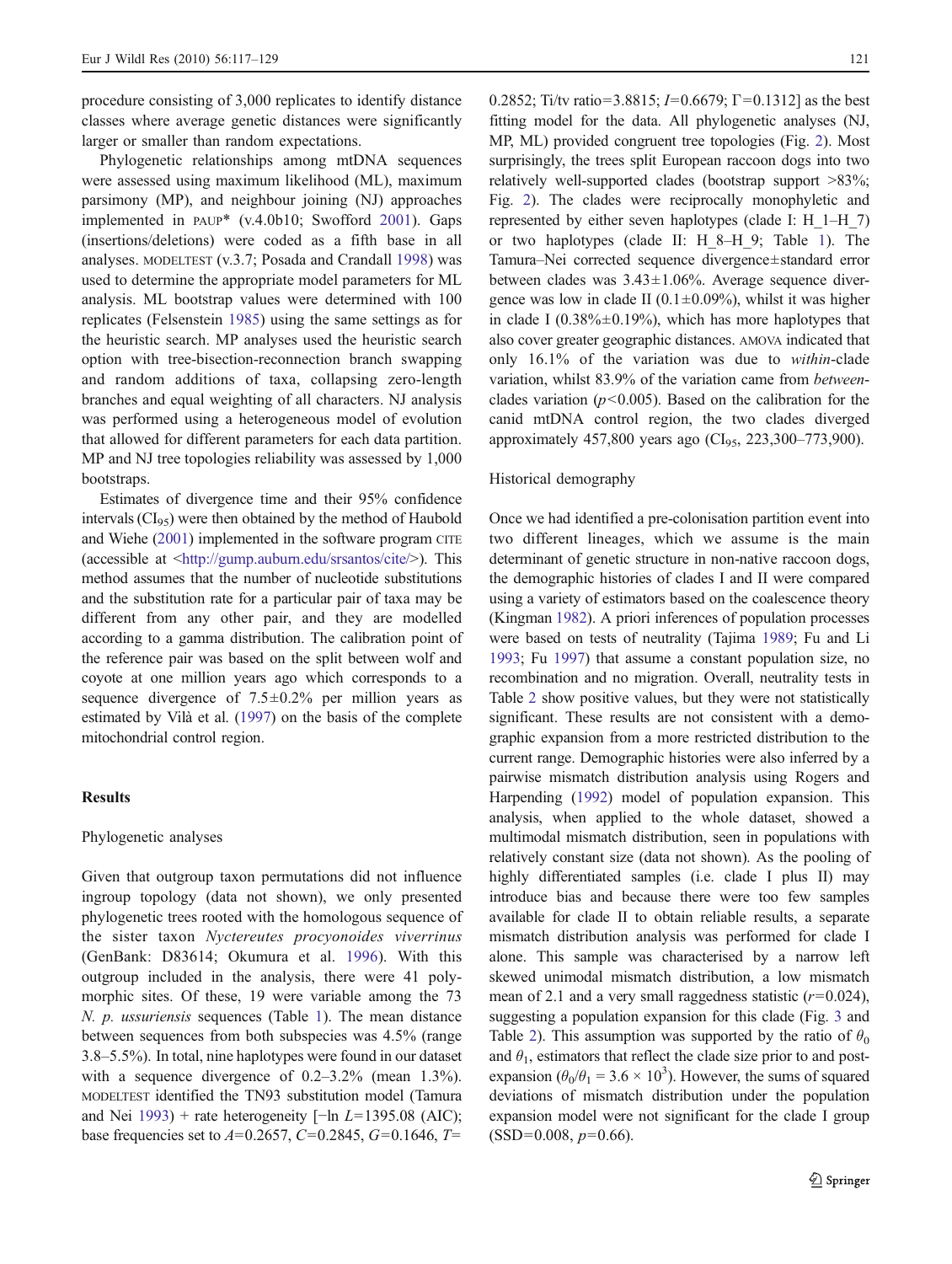<span id="page-6-0"></span>

Spatial analyses of phylogeographic structure

In contrast to the pronounced phylogenetic differentiation, invading populations obviously lacked geographic variation (Table [1](#page-4-0) and Fig. 2). AMOVA analysis revealed a low but

Fig. 2 Majority rule consensus tree resulting from the maximum-R likelihood analysis of 599 bp of mtDNA for N. p. ussuriensis and an outgroup (N. p. viverrinus). Numbers of included specimens, population assignment and geographic origin of raccoon dog sequences are given as follows: F Finland, E Estonia, P Poland, G Germany and H Hungary. Clade support values for each node are bootstrap values of maximumlikelihood on top, maximum parsimony in the *middle* and neighbourjoining analysis at the bottom. Brackets on the right indicate the phylogenetic distinct clades I and II

significant structure between populations of the Lake Päijänne drainage area in Finland and the geographically distant Oder and Elbe river basins in Germany (only 13.9% of the variance was assigned to the difference among those regions,  $p<0.001$ ). Most of the total genetic variance was found within populations. The population from Finland was more similar to the river Elbe  $(F_{ST}=0.14, p=0.004)$  than to the river Oder population  $(F_{ST}=0.21, p<0.0001)$ , respectively. These results are consistent with a potential invasion corridor, connecting the Finnish population with the German river basins via the coastline of the Baltic Sea (Schwarz et al. [2004](#page-12-0)). However, the presence of haplotypes H 1 and H 7 in Germany, but not in Finland, is significant because it implicates a second introduction route to Central Europe that had so far not been identified (Table [1](#page-4-0)).

In order to avoid the potential bias that could stem from either an arbitrary definition of populations and/or deviations from the mutation-drift equilibrium seen in recently invading populations (Slatkin [1993\)](#page-12-0), we inferred spatial genetic patterns at an individual level of georeferenced haplotypes. The following tests used individuals/haplotypes as the operational units and were based on the exact sampling location of the individuals/haplotypes. The Mantel test based on the pairwise genetic and geographic distances of observations across all collection localities showed a low but significant  $(r=0.251, p=0.001)$  correlation between these two parameters. A relatively high regression coefficient was also obtained if we used the haplotypes found in Finland ( $r=0.427$ ,  $p=0.002$ ). Contrary to the Mantel test result obtained for the Finnish haplotypes, there was no significant association between genetic and geographic distances for the individuals of the combined Oder and Elbe River basin ( $r=0.047$ ,  $p=0.240$ ).

The spatial autocorrelation analyses using seven distance classes yielded similar results (Fig. [4\)](#page-9-0).

Over the first shortest distance class (encompassing geographic distances up to 500 km), the whole European dataset yielded highly significant values of  $Ay=0.17$  ( $p=0.004$ ) that were smaller than random expectations  $(Ay=0.245)$  The distance classes 5 and 6 of this dataset were significantly higher than random at the  $\alpha$ =0.05 level (p=0.003). The last distance class has the highest autocorrelation coefficient, but it was not significant ( $Ay=0.468$ ,  $p=0.09$ ), presumably due to the smaller sample size (11). One could argue that the clade II haplotypes have induced a bias in the results because of their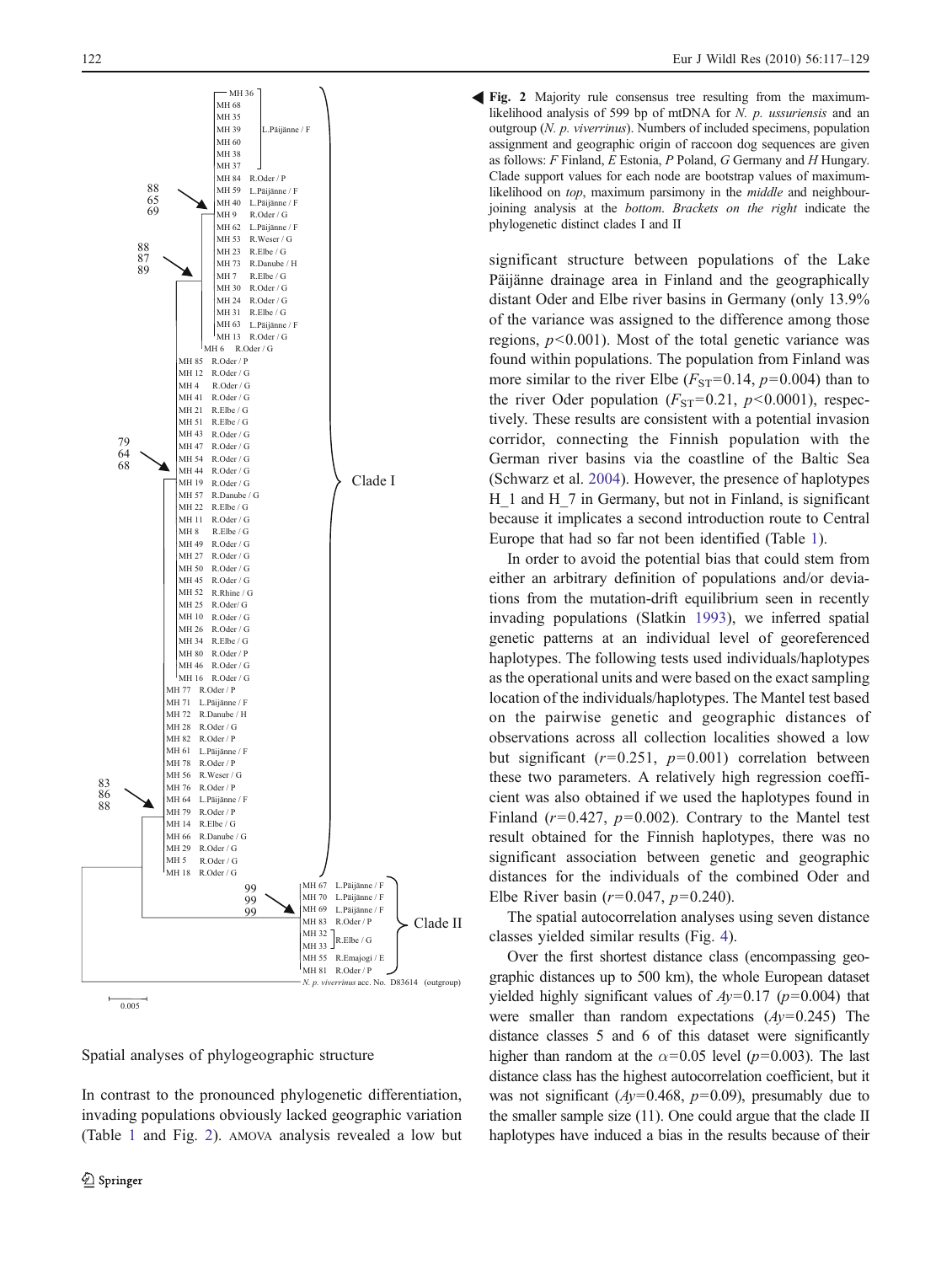<span id="page-7-0"></span>Table 2 Results of historical demographic analyses of clade I and clade II groups of Nyctereutes in Europe

| Statistic                              | Clade 1           | Clade 2           |  |
|----------------------------------------|-------------------|-------------------|--|
| Diversity estimates                    |                   |                   |  |
| Number of sequences                    | 65                | 8                 |  |
| Number of polymorphic sites            | 6                 | 1                 |  |
| Total number of mutations $(n)$        | 6                 | 1.                |  |
| Number of pairwise differences         | $2.122 \pm 2.884$ | $0.571 \pm 0.254$ |  |
| Number of haplotypes, h                | 7                 | 2                 |  |
| Nucleotide diversity $(\pi)$           | 0.00354           | 0.00095           |  |
| Haplotype (gene) diversity             | $0.753 \pm 0.001$ | $0.571 \pm 0.010$ |  |
| Mismatch distribution analysis         |                   |                   |  |
| Mismatch observed mean                 | 2.122             | 0.571             |  |
| Raggedness statistic $(r)$             | 0.024             | 0.347             |  |
| Tau                                    | 1.249             | 0.571             |  |
| Theta initial $(\theta_0)$             | 0.001             | 0.000             |  |
| Theta final $(\theta_1)$               | 3.668             |                   |  |
| Sum of squared deviation               | 0.008             |                   |  |
| $p$ value of sum of squared deviation  | 0.656             |                   |  |
| Tests of selective neutrality          |                   |                   |  |
| Ramos-Onsins and Rozas $R^2$ statistic | 0.176             | 0.286             |  |
| Tajima's <i>D</i> statistic            | 1.640, $p > 0.10$ | 1.444, $p > 0.10$ |  |
| Fu and Li's $D^*$ test statistic       | 0.256, p > 0.10   | 0.888, $p > 0.10$ |  |
| Fu and Li's $F^*$ test statistic       | 0.826, p > 0.10   | 1.100, p > 0.10   |  |
| Fu's $F_s$ statistic                   | 0.910, $p > 0.10$ | 0.966, $p > 0.10$ |  |

greater genetic distance from all other haplotypes. After removing these haplotypes from the dataset (i.e. by analysing the spatial structure in clade I haplotypes only), the results were qualitatively similar (Fig. [4b](#page-9-0)). Thus, in total, both datasets contain patterns of phylogeographic structuring that were relatively independent from divergence between clades. The correlogram including only the Finland individuals (Fig. [4c](#page-9-0)) shows an almost linear increase of  $Ay$  values as the geographic distances increase, indicating a clinal pattern (except for the first distance class). In contrast, Ay values in the combined individuals from the Oder and Elbe river basins (Fig. [4d\)](#page-9-0) did not differ significantly from the random expectations in all geographic distance classes, indicating that pairs of haplotypes selected from areas in excess of 0–800 km apart are statistically independent.

#### **Discussion**

Following the human-mediated translocation of raccoon dogs from Far East to NW European Russia from 1929 to 1955, they began to invade neighbouring territories. However, in contrast to most other invading species, the understanding of the specific dynamics of biological invasions appears to be facilitated in the case of the raccoon dog by the known date of the European invasion and its geographical source, which is the NW region of the former Soviet Union. Thus, theoretical predictions regarding the general population development seemed fairly simple. Some individuals from NW European Russia would enter southern Finland and the Baltic region and would later expand westward into the wide open ecological niches. This situation would predict a probable second genetic bottleneck because the invaders would only represent a subsample of the originally translocated populations. This bottleneck would likely be followed by a fast range expansion, possibly combined with an IBD pattern of diversity, a pattern that would be consistent with other documented invasions (Sax and Brown [2000](#page-12-0); Gaubert et al. [2009](#page-11-0)). Moreover, consistent with this pattern would also be a long-standing paradox (Allendorf and Lundquist [2003;](#page-11-0) Frankham [2005\)](#page-11-0): How can a small number of initial colonists (founder population), expected to have reduced genetic diversity and thereby reduced fitness and adaptability, colonise and dominate large areas of new habitat? Although this depiction is an oversimplification of more complicated phenomena, it is a useful model that can be tested using genetic data.

The phylogenetic analysis of individual raccoon dogs across the study area permitted us to resolve patterns of genetic structure and diversity that suggested that one key to their invasion success is the co-occurrence of separate maternal lineages with divergent evolutionary histories. Of particular importance was the detection of two monophy-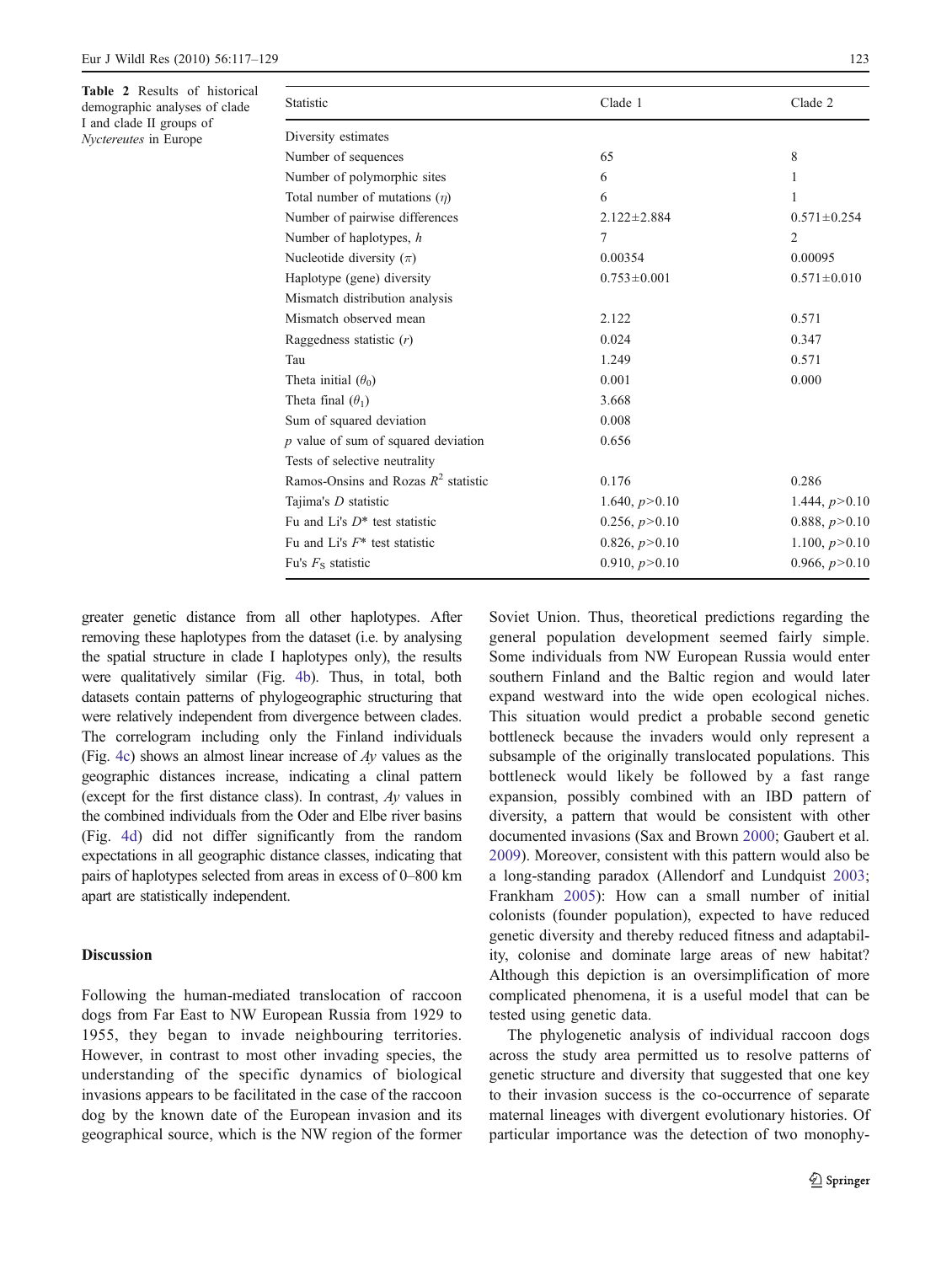<span id="page-8-0"></span>

Fig. 3 Mismatch distributions for all individuals (a) and clade I individuals (b). Shown are the observed distribution (dashed) and the expected distribution of a population with constant size (lines)

letic and diagnosably distinct clades within European raccoon dogs (Fig. [2\)](#page-6-0). Divergence of clades occurred between 223,300 and 773,900 years ago with a mean of 457,800 years ago. Assuming the subspecies  $N.$   $p.$ viverrinus to have last shared a common ancestor with both N. p. ussuriensis clades, subspecies diversification within the Nyctereutes evolution was estimated to have occurred between 0.48 and 1.37 mya with a mean of 0.87 mya. Those ages correspond to the mid-Pleistocene epoch in continental Siberia, characterised by a transition between an extremely cold glacial period and an unusually warm interglacial period (Prokopenko et al. [2002\)](#page-12-0). However, conclusions based on a molecular clock are necessarily suspect (Ayala [1999](#page-11-0)) because confidence limits around estimates of divergence are extremely large due to the Poisson mutation model of the molecular clock and potential inaccuracies in the mutation rate, in the phylogenetic tree and in the calibration dates (Hillis et al. [1996](#page-11-0)). Ideally, a species-level clock based on well-supported phylogenies could be used to increase the accuracy of the clock (Marshall [1990](#page-12-0)). Confidence in divergence date estimations becomes stronger when the latter are based on accurately dated fossils, documented biogeographical events and multiple calibration points (Marshall [1990](#page-12-0)).

But to our knowledge, these approaches are not available for N. procynoides.

For the two primary clades, two evolutionary histories are conceivable: a single panmictic population that shows the expected deep coalescence structure (Hudson [1990](#page-12-0)) or geographical isolation followed by subsequent intermixing (Zink et al. [2006\)](#page-13-0). However, if the two clades had been part of the same large source population, both should have the same genetic signature. The comparison of genetic properties showed that there were no strong evidences for cladespecific genetic signatures (Table [2\)](#page-7-0). Even though mismatch distribution indices indicated at least some size expansion for the haplotypes of clade I, other statistical test indices did not corroborate this finding. Thus, the data are more consistent with a single large population of raccoon dogs in the native range which has not undergone dramatic growth.

The phylogeographic patterns of the European raccoon dogs, presenting deep genetic divergence of now sympatric lineages, are usually observed in animal groups that have experienced allopatric evolution followed by secondary contact (Avise [2000;](#page-11-0) Pitra et al. [2005](#page-12-0)). Our results agree with the idea that either a very large number of individuals (Hassan and Bonhomme [2005](#page-11-0)) or multiple introductions from several geographic areas in the native range may have been a source for the European population. Although our data did not allow to distinguish between both scenarios, it is more likely that there have been repeated, undocumented translocation events during the early period of introduction. And if so, they included individuals of already differentiated mtDNA lineages. In each case, diversification of clades must have occurred long before the recurrent introductions in Europe, most likely as a result of historical vicariance or environmentally isolating mechanisms. We propose that the current genetic population structure of European raccoon dogs followed a sequential, two-step process involving first a reduction in genetic variation due to founder effects and population bottlenecks and second an increase in genetic variation by admixture with individuals from multiple native-range sources. The lag time seen between the initial introductions in NW European Russia in 1929–1955 and the widespread establishment of raccoon dogs in southern and central Finland that began in the early 1970s is a common feature of biological invasions (Sakai et al. [2001](#page-12-0); Lee [2002\)](#page-12-0). Such delays between the initial establishment of colonists and subsequent expansion are usually explained as either the lag phase in the exponential population growth curve or the time needed to adapt to a new environment. The genetic data for raccoon dogs suggest an alternative explanation: Finland populations, established during the first expansion phase of the European invasion, contain already haplotypes of both clades, suggesting that increase in genetic variation by admixture, and not by spread of initially introduced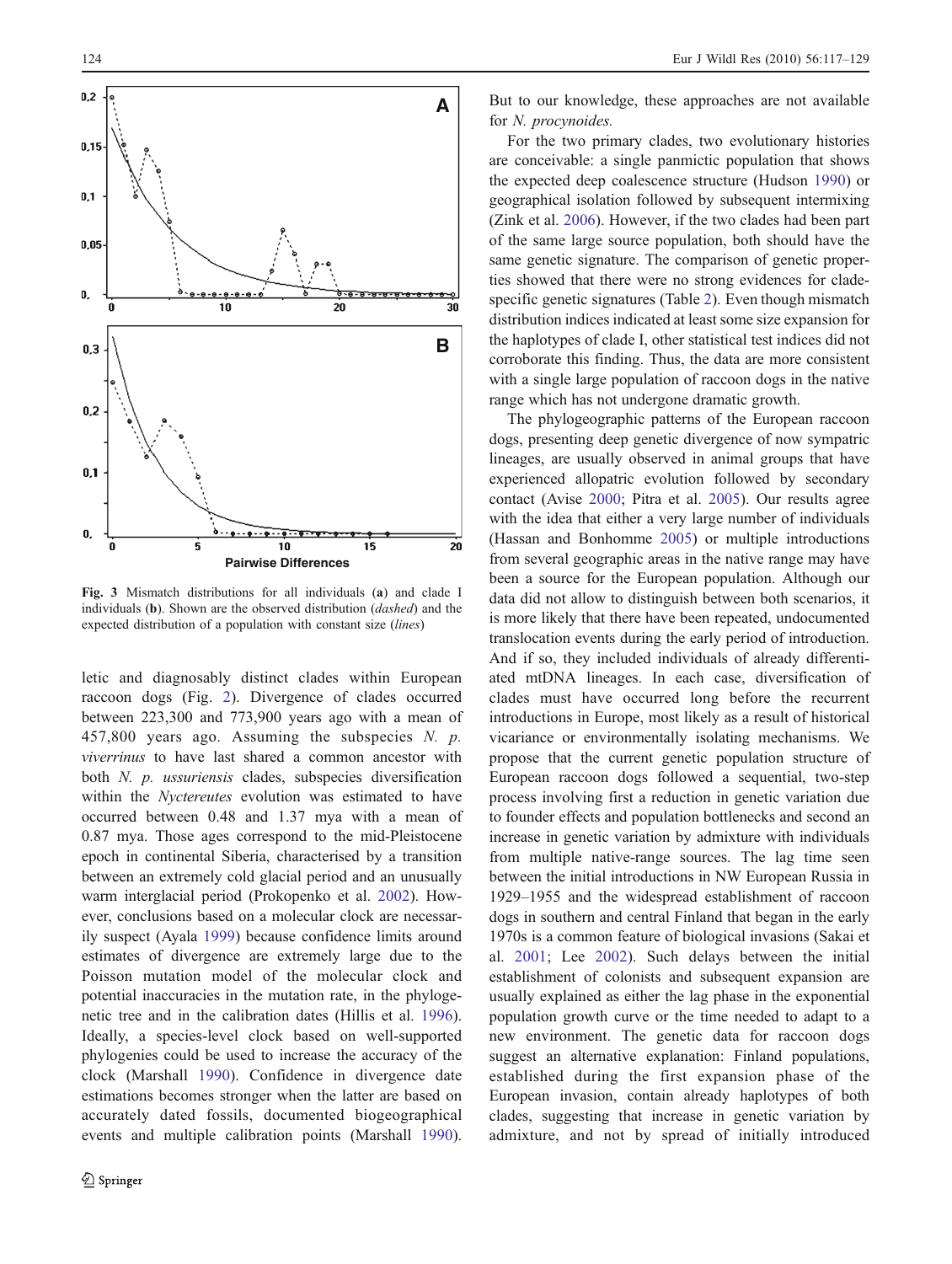<span id="page-9-0"></span>

Geographical Distance (km)

Fig. 4 Results of spatial autocorrelation analyses of raccoon dog sequences found in the the whole European dataset with (a) and without (b) clade II individuals, the drainage area of the Lake Päijänne in Finland (c) and the combined Oder and Elbe river basins in Germany (d). Analyses were performed using six to seven distinct distance classes. Ay quantifies the average pairwise genetic distances

individuals, may explain the range expansion. For example, the mean pairwise sequence divergence among the admixed clades I and II haplotypes in Finland was nearly 2.6 times that within clade I alone (0.98% vs. 0.38%).

The colonisation of raccoon dogs in East Germany provides a second example of this phenomenon. The first advancing raccoon dogs reached the Oder and Elbe river basins in the middle of the 1960s, but were scare for about 30 years until a rapidly increased population was noticed by rising hunting bags since about 1994 (Table 3). Today, the German raccoon dog gene pool contains seven haplotypes, five of which are shared with the Finnish gene pool, whilst two are not (H\_1 and H\_7; Table [1](#page-4-0)). Although the origin of the latter two haplotypes was not resolved undoubtedly in this study, the occurrence of the most abundant haplotype, H\_1, in the basins of the rivers Rhine and Danube suggests an additional, probably southern invasion corridor (Lutz [1989\)](#page-12-0). In each case, our results show first evidence of a

of haplotypes that fall within the boundaries specified for distance class y. Note that  $Av$  takes on a value of 0 when all individuals within distance class y are genetically identical and takes on values of 1 when all individuals in distance class y are completely dissimilar. Horizontal lines indicate the average value of Ay for a dataset. Black circles represent significant ( $p$ <0.05) Miller's autocorrelation index (Ay)

| <b>Table 3</b> Hunting bags of<br>raccoon dogs in Germany from | Year | Hunted raccoon dogs |
|----------------------------------------------------------------|------|---------------------|
| 1994 to 2006 (Deutscher<br>Jagdschutzverband 2009)             | 1994 | 407                 |
|                                                                | 1995 | 398                 |
|                                                                | 1996 | 766                 |
|                                                                | 1997 | 1.735               |
|                                                                | 1998 | 3.249               |
|                                                                | 1999 | 5.711               |
|                                                                | 2000 | 7.161               |
|                                                                | 2001 | 11.659              |
|                                                                | 2002 | 16.087              |
|                                                                | 2003 | 18.634              |
|                                                                | 2004 | 23.262              |
|                                                                | 2005 | 30.016              |
|                                                                | 2006 | 27.512              |
|                                                                |      |                     |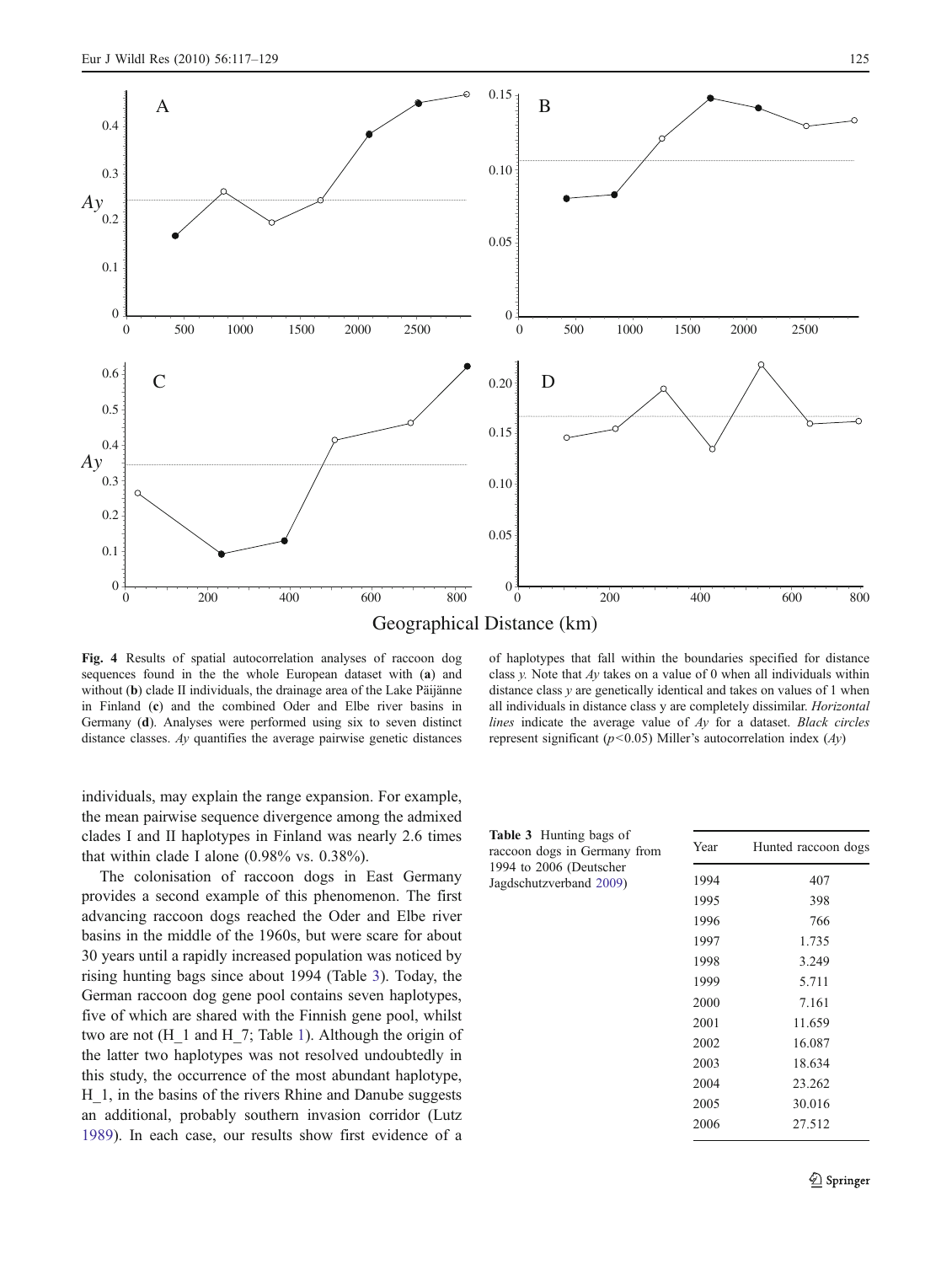secondary contact zone in Germany between previously geographically and genetically different source populations. Because initial introductions of raccoon dogs started in 1929 in the Ukraine, this old and well-established population may have contributed to the gene pool in central Europe (Barbu [1972\)](#page-11-0). Additional studies of populations of southern Europe, especially from the Danube Delta in the Ukraine and in Romania, are warranted.

Admixture and subsequent intraspecific hybridisation of invasive populations is an extremely rapid mechanism for the increase of genetic variation and the generation of novel gene combinations on which natural selection can act. Although it is not yet clear to what extent the mitochondrial lineages revealed in this study differ in their ecology and physiology, introduction of a new genotype into a population could potentially exacerbate its existing invasive potential or initiate new such potential (Kolbe et al. [2004\)](#page-12-0). Numerous studies have documented positive effects of hybridisation on invasiveness, such as faster growth, greater size and increased aggression (Ellstrand and Schierenbeck [2000;](#page-11-0) Perry et al. [2001](#page-12-0)), possibly as a result of increased genetic variance, new gene interactions, masking or unloading of deleterious recessive alleles or the transfer of favourable genes (Lee [2002\)](#page-12-0). These results for human-mediated introductions contrast with natural range expansions, which do not combine geographically disparate sources. Indeed, many natural range expansions show reduction of genetic variation (Hewitt [2000\)](#page-11-0).

The European invasion has increased the range and population size of raccoon dogs (Kauhala and Saeki [2004](#page-12-0)). Contrary to this observation, our data indicate that the European population has not grown much since colonisation. Both main clades separate and combined have mismatch distributions (Fig. [3](#page-8-0)) consistent with an older and more stable history. Positive Tajima's  $D$ , Fu's  $F<sub>S</sub>$  and the  $R^2$  tests also indicated that the European sample has not undergone major growth (Table [1](#page-4-0)). Relatively low levels of haplotype and nucleotide diversity in local populations (Table [1\)](#page-4-0) are consistent with this view. Potentially, the growth of raccoon dog populations has been too recent to be detectable in our data. Harpending [\(1994](#page-11-0)) states that a population expansion that is too recent, for example at the end of the Pleistocene epoch, would not result in a smooth unimodal mismatch distribution. Additional studies of European populations are warranted and needed.

#### Complex patterns of post-establishment spread

Patterns of colonisation are quite complicated in N. procynoides. Mitochondrial diversity appears to have been preserved during the European colonisation, and no traces of founder events were detected. This translated in the scattered positions of the European samples in the phylogenetic tree (Fig. [2](#page-6-0)) rather than in their geographic grouping in a single clade with either a single or few haplotypes. The shared haplotypes of Finnish and German raccoon dogs suggests an insufficient time for divergence or the effects of stabilising selection in Europe However, Tajima's D test of neutrality did not show any departure from neutrality in these populations (Table [1\)](#page-4-0). An AMOVA did uncover a weak structure between Finnish and German populations (13% of the variance was assigned to the difference among those regions). Our analyses of phylogeographic structure via Mantel test and spatial autocorrelation also provided evidence for population genetic structure following a pattern of IBD. Interestingly, despite the variety of factors that can contribute to phylogeographic structure over a given geographic region, both analyses consistently show that patterns of differentiation vary within the same species according to the length of time since a territory was colonised (Fig. [4](#page-9-0)). In general, the extent of genetic structure revealed by spatial autocorrelation analyses is obtained by identifying the transition point where autocorrelation coefficients switch from values that are less than average to ones that are greater than average (Clark and Richardson [2002](#page-11-0); Diniz-Filho and Telles [2002](#page-11-0)). Although heterogeneity among Ay values was appreciable in all datasets, presumably due to the small sample sizes, transitions between values of Ay that were significantly smaller than random expectation to ones that were greater occurred in the whole European dataset (Fig. [4a, b\)](#page-9-0) and in the Finnish sample (Fig. [4c\)](#page-9-0). This pattern fits best to one of longdistance differentiation (Sokal and Oden [1978\)](#page-12-0). In contrast, the combined group of the Oder and Elbe river basins showed non-significant values of  $Ay$  in all distance classes (Fig. [4d\)](#page-9-0), and hence, no geographical structure was apparent. We suggest that IBD shown from mtDNA in long-established populations is likely to reflect the stepwise founding of new regional populations by females during colonisation. In contrast, no IBD was found in recently established populations, indicating that gene flow and/or recent shared ancestry homogenises gene pools among sites colonised later. IBD should be maximal at equilibrium between genetic drift and gene flow, which may take a considerable length of time to develop. Thus, the correlation between pairwise genetic divergence and pairwise geographic distance should become stronger with increasing time since colonisation. The results of our Mantel tests support this prediction. Such influence of time since colonisation was often found in empirical studies of IBD (e.g. Rafinski and Babik [2000;](#page-12-0) Castric and Bernatchez [2003\)](#page-11-0).

Morphological and genetic differentiation

Our phylogenetic analysis partitioned the mtDNA variation into two main clades without any geographical structure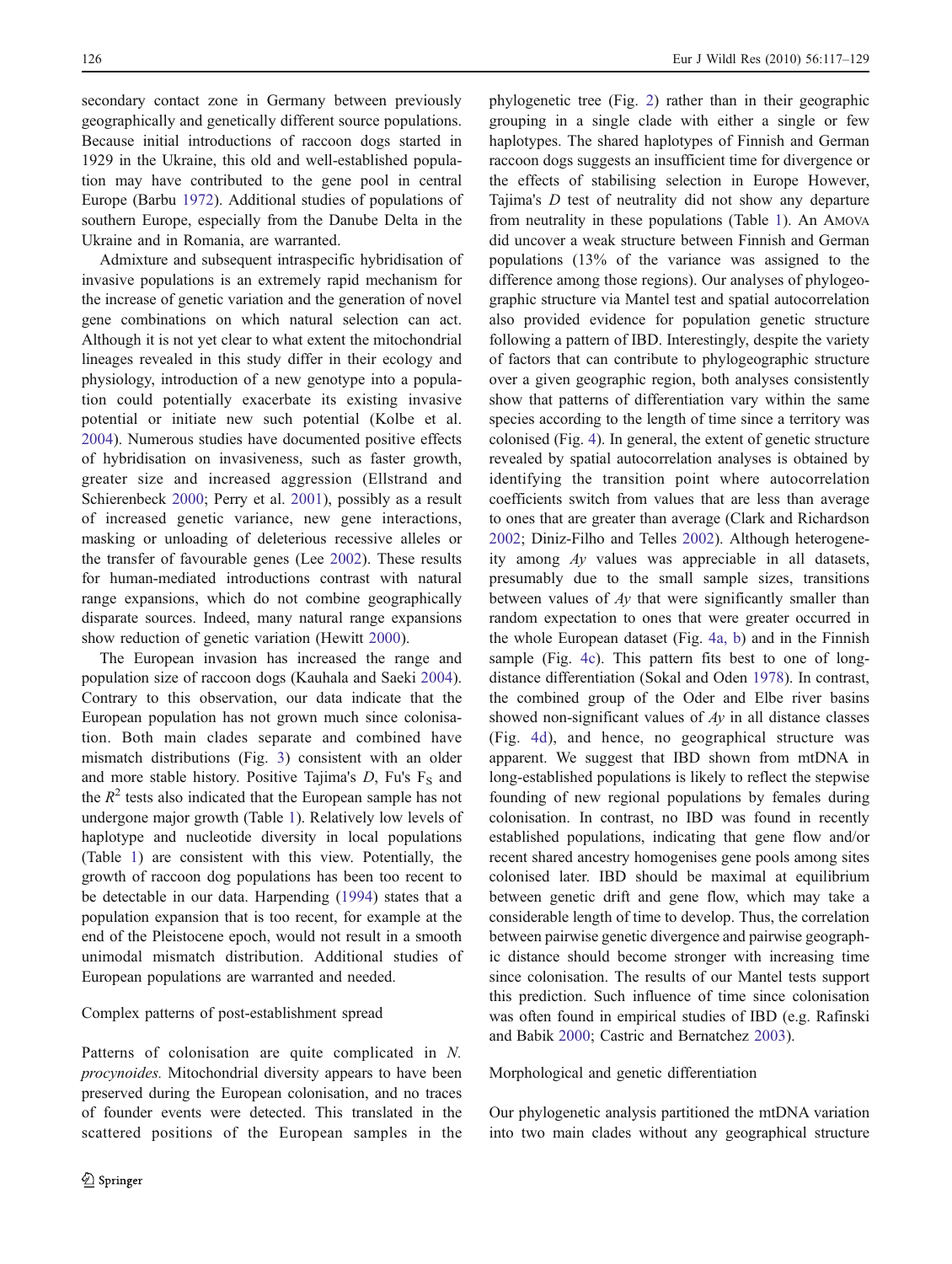<span id="page-11-0"></span>(Fig. [2\)](#page-6-0). On the opposite, the morphological variation in the raccoon dog, as evidenced by 24 non-metric characters in the raccoon dog skull, was distributed with remarkable geographic structure (Ansorge et al. 2009). Native raccoon dogs from the Amursk region were completely separated by their skull features from the European populations. The German sample formed a separate cluster with a relatively high epigenetic distance to the Finnish–Polish group. Although there is not strict overlap between collection localities from both the morphological and genetic datasets, there is sufficient spatial concordance to make general comparisons between morphological and genetic patterns. The lack of congruence between both markers systems was not surprising, given that a meta-analysis based on 71 datasets revealed an overall weak mean correlation  $(r=$ 0.217) between molecular and quantitative measures (Reed and Frankham [2001\)](#page-12-0). We suggest that spatial structure of the morphotypes can be related to hybridisation of divergent haplogroups after translocation. In addition, the discordance between the morphological and molecular patterns may have resulted from the occupation of various new habitats with varying selection regimes which would drive morphological diversification on a homogenous genetic background. Future work is required to examine the underlying genetic basis for the morphological variation observed as well as to investigate its adaptive significance.

Acknowledgements We gratefully thank the following persons for collecting tissue samples of raccoon dogs: Dr. H. Ansorge, Dr. M. Bartoszewicz, Dr. P. Borkenhagen, A. Brauer, Dr. M. Heltai, Dr. B. Herzig, Dr. K . Kauhala, R. Kögel, B. Meyer, A. M. Mustonen, E. Puchinger, T. Randvur, W. Schuster, A. Sutor, Dr. J. M. Weber, S. Werner, K. Zwonarz. We thank Anke Schmidt for technical assistance.

#### References

- Allendorf FW, Lundquist LL (2003) Introduction: population biology, evolution, and control of invasive species. Conserv Biol 17:24– 30. doi[:10.1046/j.1523-1739.2003.02365.x](http://dx.doi.org/10.1046/j.1523-1739.2003.02365.x)
- Altschul SF, Gish W, Miller W, Myers EW, Lipman DJ (1990) Basic local alignment search tool. J Mol Biol 215:403–410
- Ansorge H, Ranyuk M, Kauhala K, Kowalczyk R, Stier N (2009) Raccoon dog, Nyctereutes procyonoides, populations in the area of origin and in colonised regions—the epigenetic variability of an immigrant. Ann Zool Fenn 46:51–62
- Avise JC (2000) Phylogeography: the history and formation of species. Harvard University Press, Cambridge
- Ayala FJ (1999) Molecular clock mirages. Bioessays 21:71–75. doi:[1002/\(SICI\)1521-1878\(199901\)21:1<71::AID-BIES9>3.0.](http://dx.doi.org/1002/(SICI)1521-1878(199901)21:1<71::AID-BIES9>3.0.CO;2-B)  $CO:2-R$
- Barbu P (1972) Beiträge zum Studium des Marderhundes, Nyctereutes procyonoides ussuriensis Matschie, 1907, aus dem Donaudelta. Säugetierkdl Mitt 20:375–405
- Bjornerfeldt S, Webster MT, Vila C (2006) Relaxation of selective constraint on dog mitochondrial DNA following domestication. Genome Res 16(8):990–994. doi:[10.1101/gr.5117706](http://dx.doi.org/10.1101/gr.5117706)
- Castric V, Bernatchez L (2003) The rise and fall of isolation by distance in the anadromous brook charr (Salvelinus fontinalis Mitchill). Genetics 163:983–996
- Cirovic D (2006) First record of the raccoon dog (Nyctereutes procyonoides Gray, 1834) in the former Yugoslav Republic of Macedonia. Eur J Wildl Res 52:136–137. doi[:10.1007/s10344-](http://dx.doi.org/10.1007/s10344-005-0106-z) [005-0106-z](http://dx.doi.org/10.1007/s10344-005-0106-z)
- Clark SA, Richardson BJ (2002) Spatial analysis of genetic variation as a rapid assessment tool in the conservation management of narrow-range endemics. Invertebr Syst 16:583–587. doi[:10.1071/](http://dx.doi.org/10.1071/IT01041) [IT01041](http://dx.doi.org/10.1071/IT01041)
- Clavero M, Garcia-Berthou E (2005) Invasive species are a leading cause of animal extinction. Trends Ecol Evol 20:110. doi[:10.1016/j.tree.2005.01.003](http://dx.doi.org/10.1016/j.tree.2005.01.003)
- Dermitzakis MD, Van Der Geer AAE, Lyras GA (2004) The phylogenetic position of raccoon dogs: implications of their neuroanatomy. 5th International Symposium on Eastern Mediterranean Geology Thessaloniki, Greece, 14–20 April
- Deutscher Jagdschutzverband (2009) Jahresstrecken Neozoen. Accessible at [http://www.jagdschutzverband.de/datenfakten/jahresstrecken/](http://www.jagdschutzverband.de/datenfakten/jahresstrecken/?meta_id=257) [?meta\\_id=257](http://www.jagdschutzverband.de/datenfakten/jahresstrecken/?meta_id=257)
- Diniz-Filho JAF, Telles MPDC (2002) Spatial autocorrelation analysis and the identification of operational units for conservation in continuous populations. Conserv Biol 16:924–935
- Drygala F, Stier N, Zoller H, Boegelsack K, Mix HM, Roth M (2008) Habitat use of the raccoon dog (Nyctereutes procyonoides) in north-eastern Germany. Mamm Biol 73:371–378
- Ellstrand NC, Schierenbeck KA (2000) Hybridization as a stimulus for the evolution of invasiveness in plants? Proc Natl Acad Sci U S A 97:7043–7050
- Excoffier L, Smouse PE, Quattro JM (1992) Analysis of molecular variance inferred from metric distances among DNA haplotypes: application to human mitochondrial DNA restriction data. Genetics 131:479–491
- Excoffier L, Laval G, Schneider S (2005) Arlequin, version 3.0: an integrated software package for population genetics data analysis. Evol Bioinform Online 1:47–50
- Felsenstein J (1985) Confidence limits on phylogenies: an approach using the bootstrap. Evolution 39:783–791
- Frankham R (2005) Resolving the genetic paradox in invasive species. Heredity 94:385
- Fu YX (1997) Statistical tests of neutrality of mutations against population growth, hitchhiking and background selection. Genetics 147:915–925
- Fu YX, Li WH (1993) Statistical tests of neutrality of mutations. Genetics 133:693–709
- Gaubert P, Godoy JA, del Cerro I, Palomares F (2009) Early phases of a successful invasion: mitochondrial phylogeography of the common genet (Genetta genetta) within the Mediterranean Basin. Biol Invasions 11:523–546
- Harpending HC (1994) Signature of ancient population growth in a low-resolution mitochondrial DNA mismatch distribution. Hum Biol 66:591–601
- Hassan M, Bonhomme F (2005) No reduction in neutral variation of mitochondrial and nuclear genes for a Lessepsian migrant, Upeneus moluccensis. J Fish Biol 66:865–870
- Haubold B, Wiehe T (2001) Statistics of divergence times. Mol Biol Evol 18(7):1157–1160
- Helle E, Kauhala K (1991) Distribution history and present status of the raccoon dog in Finland. Holarct Ecol 14:278–286
- Hewitt G (2000) The genetic legacy of the quaternary ice ages. Nature 405:907–913
- Hillis DM, Mable BK, Moritz C (1996) Applications of molecular systematics: the state of the field and a look to the future. In: Hillis DM, Moritz C, Mable BK (eds) Molecular systematics. Sinauer, Sunderland, MA, pp 515–543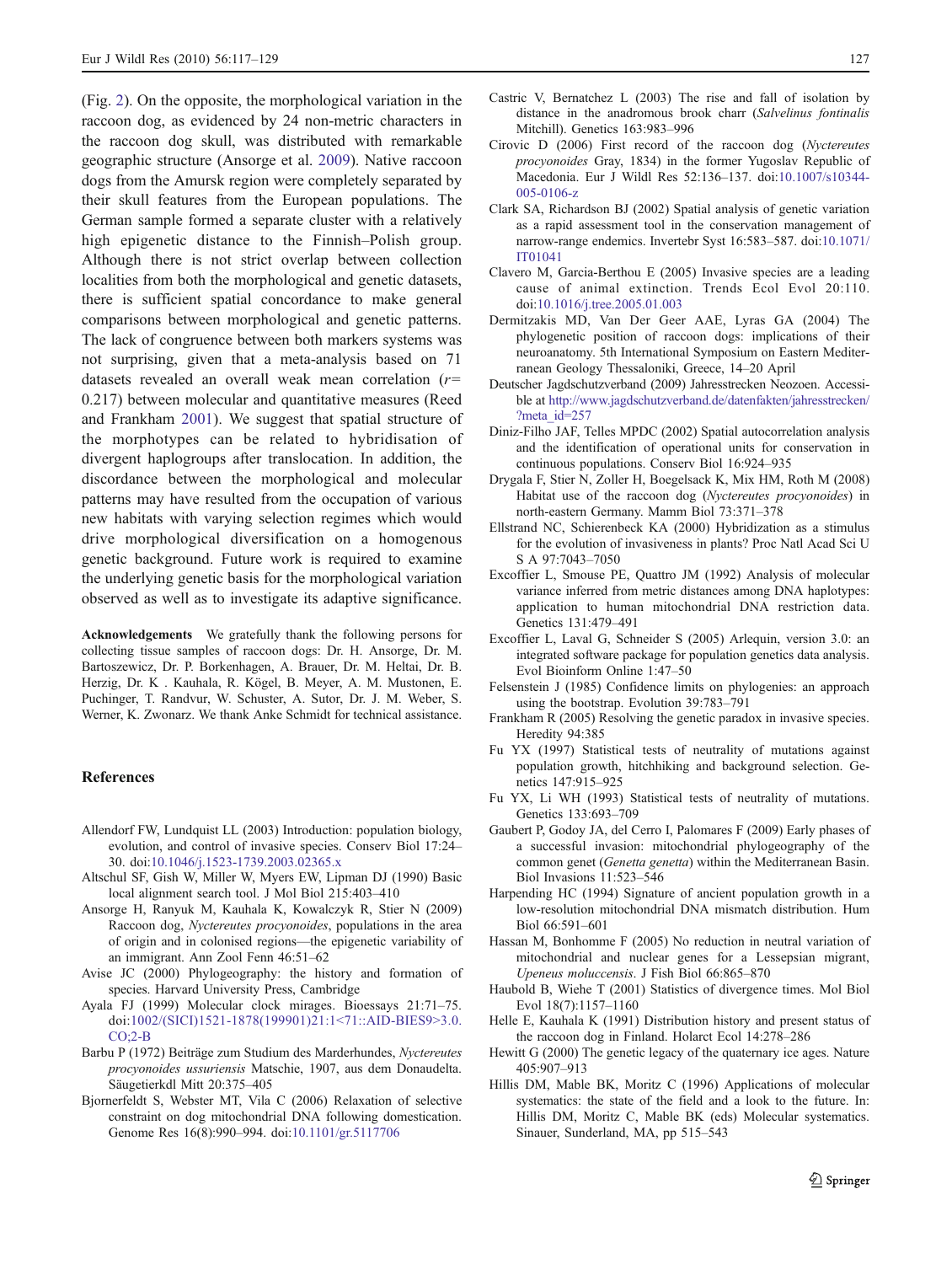- <span id="page-12-0"></span>Hudson RR (1990) Gene genealogies and the coalescent process. In: Futuyma DJ, Antonovics JD (eds) Oxford surveys in evolutionary biology. Oxford University Press, New York, pp 1–44
- Kauhala K (1996) Introduced carnivores in Europe with special reference to central and northern Europe. Wildlife Biol 2:197– 204
- Kauhala K, Saeki M (2004) Raccoon dogs. In: Sillero-Zubiri C, Hoffmann M, Macdonald DW (eds) Canids: foxes, wolves, jackals and dogs. Status Survey and Conservation Action Plan IUCN/SSC Canid Specialist Group, Gland, Cambridge, pp 136– 142
- Kingman JFC (1982) On the Genealogy of Large Populations. J Appl Prob 19A:27–43
- Kolbe JJ, Glor RE, Rodriguez Schettino L, Lara AC, Larson A (2004) Genetic variation increases during biological invasion by a Cuban lizard. Nature 431:177–181
- Lapini L (2006) Il Cane viverrino Nyctereutes procyonoides ussuriensis Matschie, 1908 in Italia : Segnalazioni 1980–2005 (Mammalia: Carnivora: Canidae). Boll Mus civ Stor nat Ven 57:235–239 (in Italian)
- Lavrov NP (1971) The results of the introductions of the raccoon dog (Nyctereutes procyonoides) in different provinces in the USSR. Trudy kafedry biologii Moskovskij Gosvdarstvennij Zaocnij Pedagogiceskij Institut 29:101–160 (in Russian)
- Lee CE (2002) Evolutionary genetics of invasive species. Trends Ecol Evol 17:386–391
- Lutz W (1989) Zum Vorkommen des Marderhundes (Nyctereutes procyonoides GRAY 1834) in Deutschland. Drosera 89(1/2):79– 83 (in German with English summary)
- Mantel N (1967) The detection of disease clustering and a generalized regression approach. Cancer Res 27:209–220
- Marshall CR (1990) The fossil record and estimating divergence times between lineages: maximum divergence times and the importance of reliable phylogenies. J Mol Evol 30:400–408
- Miller MP (2005) Alleles in space (AIS): computer software for the joint analysis of interindividual spatial and genetic Information. J Heredity 96:722–724
- Mitchell-Jones AJ, Amori G, Bogdanowicz W, Kryðtufek B, Reijnders PJ H, Spitzenberger F, Stubbe M, Thissen JBM, Vohralik V, Zima J (1999) Atlas of European mammals. Academic, London
- Morozov VF (1953) Akklimatizacija ussurskogo enota (Nyctereutes procyonoides, GRAY) kakprimer uspešnogo preobrazovanija fauny pušcnych sverej evropejskoj territorii SSSR. Zool Z 23:524–533
- Nowak E (1973) Ansiedlung und Ausbreitung des Marderhundes (Nyctereutes procyonoides GRAY) in Europa. Beitr Jagd-und Wildforschung 8:351–384
- Nowak E (1984) Verbreitungs-und Bestandsentwicklung des Marderhunds, Nyctereutes procyonoides (GRAY, 1834) in Europe. Range and population growth of the raccoon dogs in Europe. Z Jadgwiss 30:137–154
- Nowak E (1993) Nyctereutes procyonoides (Gray, 1834)—Marderhund. In: Stubbe M, Krapp F (eds) Handbuch der Säugetiere Europas, vol 5/1. Aula, Wiesbaden, pp 215–248
- Nowak E, Pielowski Z (1964) Die Verbreitung des Marderhundes in Polen im Zusammenhang mit seiner Einbürgerung und Ausbreitung in Europa. Acta Theriol 9:81–110
- Okumura N, Ishiguro N, Nakano M, Matsui A, Sahara M (1996) Intraand interbreed genetic variations of mitochondrial DNA major non-coding regions in Japanese native dog breeds (Canis familiaris). Anim Genet 27(6):397-405
- Palumbi SR, Martin A, Romano S, McMillan WO, Grabowski G (1991) The simple fool's guide to PCR, version 2.0. University of Hawaii, Honolulu, Hawaii
- Perry WL, Feder JL, Dwyer G, Lodge DM (2001) Hybrid zone dynamics and species replacement between Orconectes crayfishes in a northern Wisconsin lake. Evolution 55:1153–1166
- Pitra C, Rehbein S, Lutz W (2005) Tracing the genetic roots of the sika deer Cervus nippon naturalized in Germany and Austria. Eur J Wildl Res 51:237–241
- Posada D, Crandall KA (1998) Modeltest: testing the model of DNA substitution. Bioinformatics 14:817–818
- Prokopenko AA, Williams DF, Kuzmin MI, Karabanov EB, Khursevich GK, Peck JA (2002) Muted climate variations in continental Siberia during the mid-Pleistocene epoch. Nature 418:65–68
- Rafinski J, Babik W (2000) Genetic differentiation among northern and southern populations of the moor frog Rana arvalis Nilsson in central Europe. Heredity 84:610–618
- Ralli UM, Kritskaya TI (1953) Erfahrungen über die Akklimatisierung des ussurischen Marderhundes im Gebiet von Rostow. Essai d'acclimation du chien viverrin dans la region de Rostov. An experiment in acclimation of Usurri raccoon dog in the Rostov region. Zool Zhurn 32:513–522 (in Russian)
- Ramos-Onsins SE, Rozas J (2002) Statistical properties of new neutrality tests against population growth. Mol Biol Evol 19:2092–2100
- Reed DH, Frankham R (2001) How closely correlated are molecular and quantitative measures of genetic variation? A meta-analysis. Evolution 55:11095–1103
- Rogers AR, Harpending H (1992) Population growth makes waves in the distribution of pairwise genetic differences. Mol Biol Evol 9:552–569
- Rozas J, Sánchez-DelBarrio JC, Messegyer X (2003) DnaSP, DNA polymorphism analyses by the coalescent and other methods. Bioinformatics 19:2496–2497
- Sakai AK, Allendorf FW, Holt JS, Lodge DM, Molofsky J, Kimberly A, Syndallas B, Cabin RJ, Cohen JE, Ellstrand NC, McCauley DE, O'Neil P, Parker IM, Thompson JN, Weller SG (2001) The population biology of invasive species. Annu Rev Ecol Syst 32:305–332
- Sax DF, Brown JH (2000) The paradox of invasion. Glob Ecol Biogeogr 9:363–371
- Schwarz S, Sutor A, Pitra C (2004) Raccon dogs—silently colonizing Europe (Nyctereutes procynoides GRAY 1834). Proceedings volume, Neobiota Conference, Bern
- Sheldon J (1992) Wild dogs: the natural history of the nondomestic Canidae. Academic, San Diego
- Slatkin M (1993) Isolation by distance in equilibrium and nonequilibrium populations. Evolution 47:264–279
- Sokal RR, Oden NL (1978) Spatial autocorrelation analysis in biology 2. Some biological implications and four applications of evolutionary and ecological interest. Biol J Linn Soc 10:229–249
- Sutor A (2008) Dispersal of the alien raccoon dog Nyctereutes procyonoides in Southern Brandenburg, Germany. Eur J Wildl Res 54:321–326
- Swofford DL (2001) PAUP\*: phylogenetic analysis using parsimony (\* and other methods), version 4.0. Sinauer, Sunderland, MA
- Tajima F (1989) The effect of change in population size on DNA polymorphism. Genetics 123:597–601
- Tajima D, Tajima F (1989) Statistical method for testing the neutral mutation hypothesis by DNA polymorphism. Genetics 123:585– 595
- Tamura K, Nei M (1993) Estimation of the number of nucleotide substitutions in the control region of mitochondrial DNA in humans and chimpanzees. Mol Biol Evol 10:512–526
- Tedford RH, Qiu Z (1991) Pliocene Nyctereutes (Carnivora: Canidae) from Yushe, Shanxi, with comments on Chinese fossil raccoondogs. Vertebrata PalAsiatica 29:179–189
- Vilà C, Savolainen P, Maldonado JE, Amorim IR, Rice JE, Honeycutt RL, Crandall KA, Lundeberg J, Wayne RK